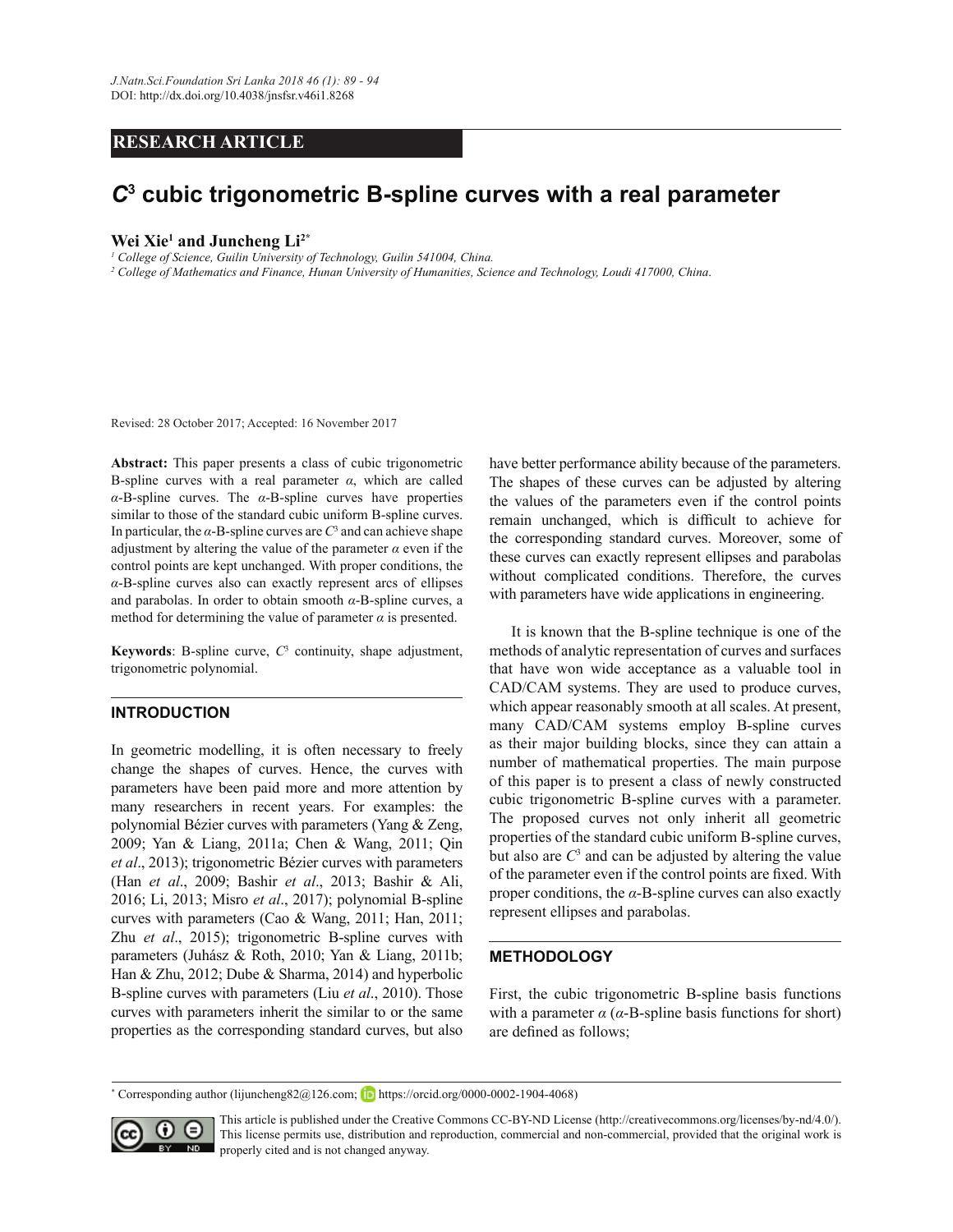**Definition 1.** For  $0 \le t \le 1$ ,  $0.3 \le \alpha \le 0.5$ , the following functions about *t* are called the  $\alpha$ -B-spline basis functions,

$$
\begin{cases}\nf_0(t) = \frac{1}{2} \Big( (4\alpha - 1) - 2\alpha S + (3 - 8\alpha) S^2 + (6\alpha - 2) S^3 \Big) \\
f_1(t) = \frac{1}{2} \Big( (2 - 4\alpha) + 2\alpha C + (8\alpha - 3) S^2 + (2 - 6\alpha) C^3 \Big) \\
f_2(t) = \frac{1}{2} \Big( (4\alpha - 1) + 2\alpha S + (3 - 8\alpha) S^2 + (2 - 6\alpha) S^3 \Big) \\
f_3(t) = \frac{1}{2} \Big( (2 - 4\alpha) - 2\alpha C + (8\alpha - 3) S^2 + (6\alpha - 2) C^3 \Big) \qquad \dots (1)\n\end{cases}
$$

where  $S := \sin \frac{\pi}{2} t$ ,  $C := \cos \frac{\pi}{2} t$ .

By simple deduction, the  $\alpha$ -B-spline basis functions have the following properties:

- (a) Nonnegativity:  $f_i(t) \ge 0$  ( $i = 0, 1, 2, 3$ ). (b) Mixing: 3  $\sum_{i=0} f_i(t) \equiv 1$  $f_i(t)$  $\sum_{i=0}^{3} f_i(t) \equiv 1$ .
- (c) Symmetricity:  $f_i(1-t) = f_{3-i}(t)$  ( $i = 0,1,2,3$ ).
- (d) Endpoint properties: the  $\alpha$ -B-spline basis functions have the following properties at the endpoints:

$$
\begin{cases}\nf_0(0) = \frac{1}{2}(4\alpha - 1), & f_1(0) = -4\alpha + 2, & f_2(0) = \frac{1}{2}(4\alpha - 1), & f_3(0) = 0 \text{ Then,} \\
f_0(1) = 0, & f_1(1) = \frac{1}{2}(4\alpha - 1), & f_2(1) = -4\alpha + 2, & f_3(1) = \frac{1}{2}(4\alpha - 1) \text{ curves with } \\
\text{can be de} \\
\int f_0'(0) = -\frac{\pi}{2}\alpha, & f_1'(0) = 0, & f_2'(0) = \frac{\pi}{2}\alpha, & f_3'(0) = 0 \text{ Definition } \\
f_0'(1) = 0, & f_1'(1) = -\frac{\pi}{2}\alpha, & f_2'(1) = 0, & f_3'(1) = \frac{\pi}{2}\alpha \text{ piecewise}\n\end{cases}
$$

 $\int_{0}^{2} (-8\alpha + 3), f''(0) = -\frac{\pi^{2}}{2} (-8\alpha + 3), f''(0) = \frac{\pi^{2}}{4} (-8\alpha + 3), f''(0) = 0$  $\frac{1}{2}$   $(-8\alpha + 3)$ ,  $f_2''(1) = -\frac{\pi^2}{2} (-8\alpha + 3)$ ,  $f_3''(1) = \frac{\pi^2}{4} (-8\alpha + 3)$  $\int_0^{\pi} f(0) = \frac{\pi^2}{4} (-8\alpha + 3), \quad f''_1(0) = -\frac{\pi^2}{2} (-8\alpha + 3), \quad f''_2(0) = \frac{\pi^2}{4} (-8\alpha + 3), \quad f''_3(0) = 0$  $f_0''(1) = 0, \quad f_1''(1) = \frac{\pi^2}{4}(-8\alpha + 3), \quad f_2''(1) = -\frac{\pi^2}{2}(-8\alpha + 3), \quad f_3''(1) = \frac{\pi^2}{4}(-8\alpha + 3)$  $\begin{cases} \n\int_0^{\pi} (1) = 0, & f_1''(1) = \frac{\pi^2}{4} (-8\alpha + 3), & f_2''(1) = -\frac{\pi^2}{2} (-8\alpha + 3), & f_3''(1) = \frac{\pi^2}{4} (-8\alpha + 3) \n\end{cases}$ 

$$
\begin{cases}\nf_0'''(0) = \frac{\pi^3}{8}(19\alpha - 6), & f_1'''(0) = 0, \quad f_2'''(0) = -\frac{\pi^3}{8}(19\alpha - 6), & f_3'''(0) = 0\n\end{cases}
$$
\n**RESULTS AND DISCUSSI**\n
$$
\begin{cases}\nf_0'''(1) = 0, & f_1'''(1) = \frac{\pi^3}{8}(19\alpha - 6), & f_2'''(1) = 0, \quad f_3'''(1) = -\frac{\pi^3}{8}(19\alpha - 6)\n\end{cases}
$$
\nFrom properties of the  $\alpha$ -B-s

(e) Shape-adjustability: a family of curves of  $\alpha$ -B-spline basis functions controlled by parameter  $\alpha$  can be obtained. Figure 1 shows curves of the  $\alpha$ -B-spline basis functions with  $a = 0.3$  (dotted lines),  $a = 0.4$ (solid lines) and  $a = 0.5$  (dashed lines).



*Figure 1: Curves of the α-B-spline basis functions for different <i>a* 

 $g(t)$  (*i* = 0,1,2,3). **functions would not be nonnegative when**  $\alpha$  **< 0.3 or** Note that the value of the parameter *a* can actually be taken as any real number. But the  $\alpha$ -B-spline basis  $\alpha$  > 0.3, which can be illustrated by drawing the curves of the basis functions. Thus, the parameter is taken as  $\alpha \in [0.3, 0.5]$  to ensure that the  $\alpha$ -B-spline basis functions are nonnegative.

> Then, the following cubic trigonometric B-spline curves with a parameter  $\alpha$  ( $\alpha$ -B-spline curves for short) can be defined based on the  $\alpha$ -B-spline basis functions.

> **Definition 2**. Given  $n+1$  control points  $P_k$  ( $k = 0, 1, \dots, n$ ) in  $R^2$  or  $R^3$ , for  $0 \le t \le 1$ ,  $0.3 \le \alpha \le 0.5$ , the following piecewise curves are called  $\alpha$ -B-spline curves,

$$
r_i(t) = \sum_{j=0}^{3} f_j(t) p_{i+j}, \qquad ...(2)
$$

 $\alpha$ -B-spline basis functions. where  $i = 0, 1, \dots, n-3$ ,  $f_j(t)$  ( $j = 0, 1, 2, 3$ ) are the

## **RESULTS AND DISCUSSION**

From properties of the  $\alpha$ -B-spline basis functions, some properties of  $\alpha$ -B-spline curves can be obtained as follows:

(a) Geometric invariance: because equation (2) is a vector function, shape of  $\alpha$ -B-spline curves is determined by the control points and parameter  $\alpha$  and has nothing to do with the coordinate system.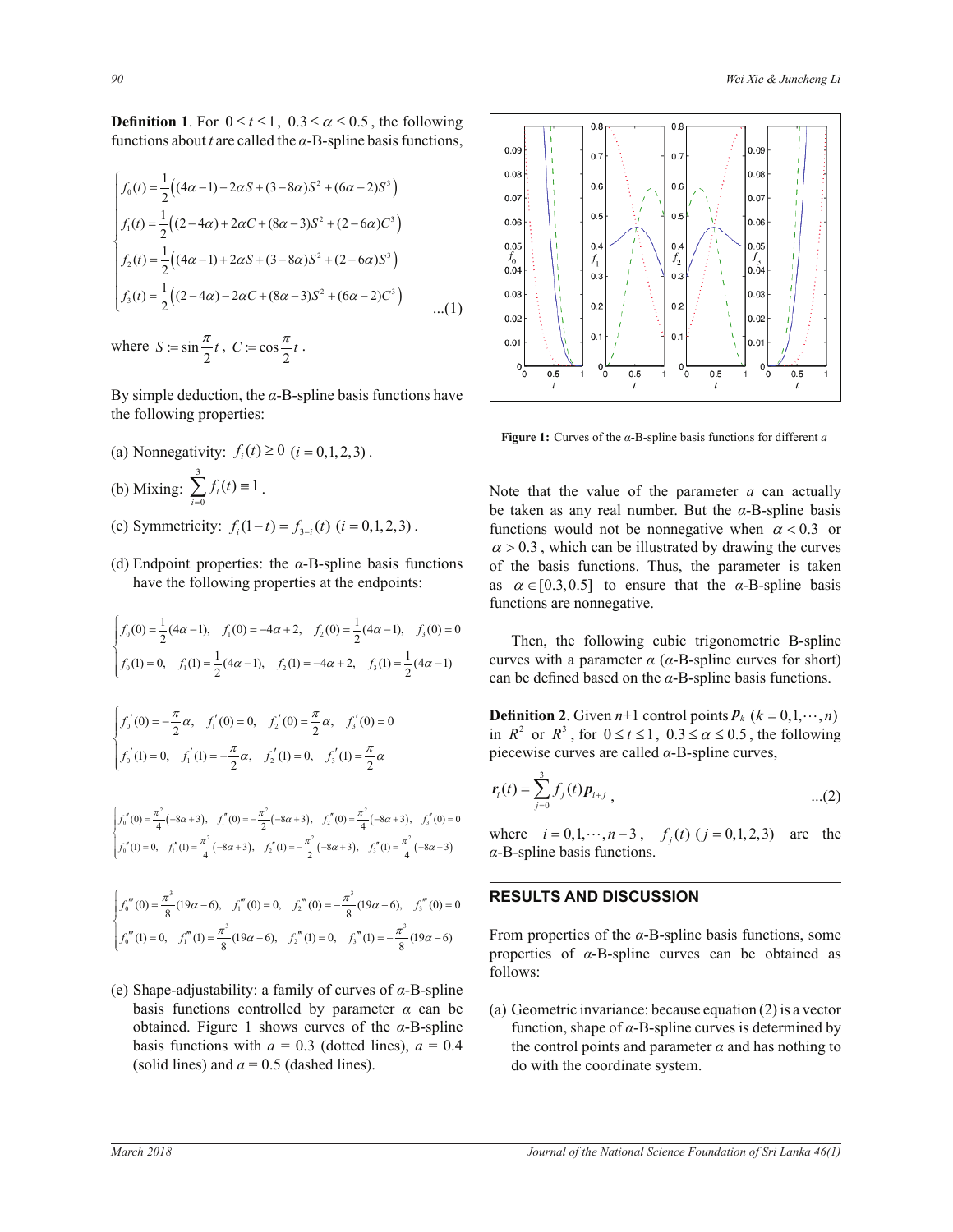- (b) Convex hull and convex-preserving: from the nonnegativity and mixing of the  $\alpha$ -B-spline basis functions, a piece of  $\alpha$ -B-spline curves  $r_i(t)$  must lie inside its control polygon spanned by  $P_{i+j}$  $(j = 0, 1, 2, 3)$ . Furthermore, a piece of  $\alpha$ -B-spline curves  $\mathbf{r}_i(t)$  is convex if its control polygon is convex.
- (c) Symmetricity: for fixed  $\alpha$ , from the symmetricity of the  $\alpha$ -B-spline basis functions and equation (2),

$$
\mathbf{r}_i(1-t; \mathbf{p}_{i+3}, \mathbf{p}_{i+2}, \mathbf{p}_{i+1}, \mathbf{p}_i) = \mathbf{r}_i(t; \mathbf{p}_i, \mathbf{p}_{i+1}, \mathbf{p}_{i+2}, \mathbf{p}_{i+3}) \quad \dots (3)
$$

Equation (3) shows that both  $P_{i+j}$  ( $j = 0,1,2,3$ ) and  $\mathbf{p}_{i+3-j}$  ( $j = 0,1,2,3$ ) define the same piece of  $\alpha$ -B-spline curves in a different parameterisation.

(d)  $C<sup>3</sup>$  continuity: from the endpoint properties of the  $\alpha$ -B-spline basis functions and equation (2),

$$
\begin{cases}\nr_i(0) = \frac{1}{2} \big( (4\alpha - 1) p_i + (-8\alpha + 4) p_{i+1} + (4\alpha - 1) p_{i+2} \big) \\
r_i(1) = \frac{1}{2} \big( (4\alpha - 1) p_{i+1} + (-8\alpha + 4) p_{i+2} + (4\alpha - 1) p_{i+3} \big) \qquad \dots (4)\n\end{cases}
$$

$$
\begin{cases}\nr'_i(0) = \frac{\pi}{2} \alpha (p_{i+2} - p_i) \\
r'_i(1) = \frac{\pi}{2} \alpha (p_{i+3} - p_{i+1})\n\end{cases} \n\tag{5}
$$

$$
\begin{cases}\nr_i''(0) = \frac{\pi^2}{4} (-8\alpha + 3) (p_i - 2p_{i+1} + p_{i+2}) \\
r_i''(1) = \frac{\pi^2}{4} (-8\alpha + 3) (p_{i+1} - 2p_{i+2} + p_{i+3})\n\end{cases} \tag{6}
$$

$$
\begin{cases}\nr_i^m(0) = \frac{\pi^3}{8} (19\alpha - 6) (p_i - p_{i+2}) \\
r_i^m(1) = \frac{\pi^3}{8} (19\alpha - 6) (p_{i+1} - p_{i+3})\n\end{cases} \tag{7}
$$

By equation (4)  $\sim$  equation (7), then

$$
\mathbf{r}_{i}^{(k)}(1) = \mathbf{r}_{i+1}^{(k)}(0) \ (k = 0, 1, 2, 3) \tag{8}
$$

Equation (8) shows that the  $\alpha$ -B-spline curves are  $C^3$ .

(e) Shape-adjustablity: for fixed control points  $P_{i+j}$  $(j = 0, 1, 2, 3)$ , suppose  $p_i$  and  $p_{i+3}$  lie on the same side of edge  $p_{i+1}p_{i+2}$ . Let  $p^* = \frac{p_{i+1} + p_{i+2}}{2}$  $p^* = \frac{p_{i+1} + p_{i+2}}{2}$ , from equation (2),

$$
\left\| \mathbf{r}_i \left( \frac{1}{2} \right) - \mathbf{p}^* \right\| = \frac{\sqrt{2\alpha + 1} - \sqrt{2}}{4} \left\| \mathbf{p}_i - \mathbf{p}_{i+1} - \mathbf{p}_{i+2} + \mathbf{p}_{i+3} \right\| \qquad \qquad ...(9)
$$

where  $\Vert \cdot \Vert$  represents the norm of a vector.

When control points  $p_{i+j}$  ( $j = 0,1,2,3$ ) are fixed,  $\|\boldsymbol{p}_i - \boldsymbol{p}_{i+1} - \boldsymbol{p}_{i+2} + \boldsymbol{p}_{i+3}\|$  in equation (9) would keep unchanged. Because  $\frac{\sqrt{2\alpha+1}-\sqrt{2}}{2}$ 4  $\frac{\alpha+1-\sqrt{2}}{\alpha}$  increases as  $\alpha$ increases, a piece of  $\alpha$ -B-spline curves defined by  $p_{i+j}$  $(j = 0,1,2,3)$  would be more approximate to its control polygon with the decrease of  $\alpha$ . With proper value of the parameter  $\alpha$ , a piece of  $\alpha$ -B-spline curves defined by  $p_{i+j}$  ( $j = 0,1,2,3$ ) can be more approximate to its control polygon than a piece of standard cubic uniform B-spline curves defined by the same control points (Figure 2).



**Figure 2:** Different shapes of a piece of  $\alpha$ -B-spline curves



**Figure 3:** Different shapes of  $C^3$   $\alpha$ -B-spline curves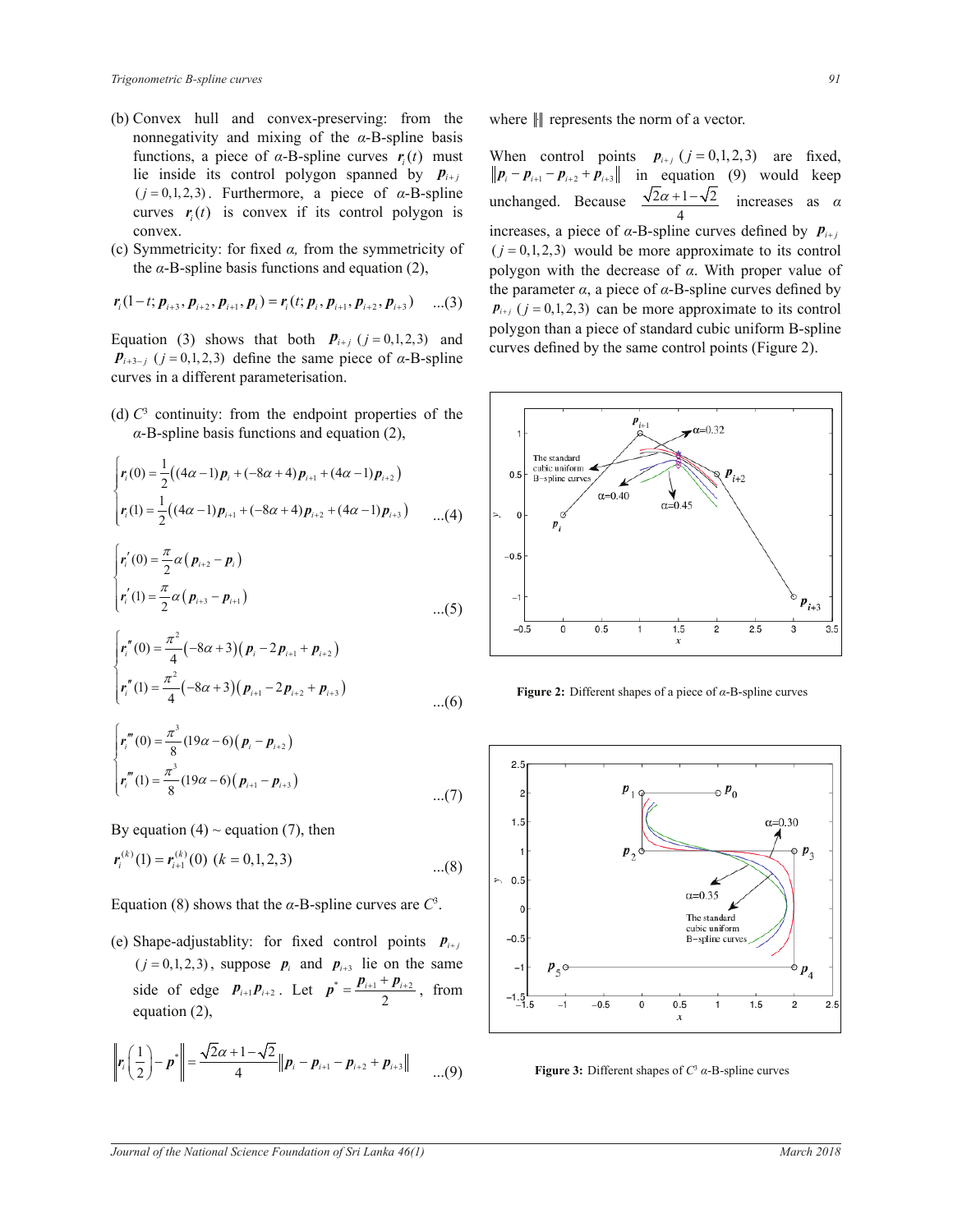Furthermore, for fixed control points  $P_i$  ( $i = 0, 1, \dots, n$ ), shape of the *C*<sup>3</sup> *α*-B-spline curves can be adjusted by Furthermore, for fixed control points  $P_i$  ( $i = 0, 1, \dots, n$ ), altering the value of parameter  $\alpha$ . With proper value of the parameter  $\alpha$ , the  $C^3$   $\alpha$ -B-spline curves can be more approximate to the control polygon than the standard cubic uniform B-spline curves (Figure 3).

Moreover, the  $\alpha$ -B-spline curves can exactly represent arcs of ellipse and parabola as follows:

 $\left(\begin{array}{cc} 2^{x-1} \\ a & \end{array}\right), \quad \mathbf{r}_{i+1}$ <br> $ab \neq 0, \quad a = \frac{1}{2}.$  Th (a) Let  $p_i = \left(-\frac{3a}{2}, 0\right), \quad p_{i+1} = \left(0, \frac{3b}{2}\right), \quad p_{i+2} = \left(\frac{3a}{2}, 0\right),$  $p_{i+3} = \left(0, -\frac{3b}{2}\right), \, ab \neq 0, \, \alpha = \frac{1}{3}$  $\alpha = \frac{1}{3}$ . Then, equation (2) can be rewritten as,

$$
r_i(t) = \left( a \sin \frac{\pi t}{2}, b \cos \frac{\pi t}{2} \right)_{1 \leq t \leq 1} 0 \leq t \leq 1. \tag{10}
$$



**Figure 4:** The exact representation of arcs of ellipse



**Figure 5:** The exact representation of arcs of parabola

When  $a = b$ , equation (10) is the expression of arcs of circle; when  $a \neq b$ , equation (10) shows arcs of ellipse. Figure 4 shows the exact representation of arcs of ellipse by the  $\alpha$ -B-spline curves for  $a = 1$  and  $b = 2$ .

(b) Let 
$$
p_i = \left(-\frac{3a}{2}, 6b\right)
$$
,  $p_{i+1} = (0, 3b)$ ,  $p_{i+2} = \left(\frac{3a}{2}, 6b\right)$ ,  
\n $p_{i+3} = (0, 3b)$ ,  $ab \neq 0$ ,  $\alpha = \frac{1}{3}$ . Then, equation (2) can be  
\nrewritten as,

$$
r_{i}(t) = \left(a\sin\frac{\pi t}{2}, b\sin^{2}\frac{\pi t}{2}\right), \ 0 \leq t \leq 1.
$$
 ... (11)

 Equation (11) shows arcs of parabola. Figure 5 shows the exact representation of arcs of parabola by the  $\alpha$ -Bspline curves for  $a = 2$  and  $b = 1$ .

**Remark 1.** It is clear that the  $\alpha$ -B-spline curves have properties similar to those of the standard cubic uniform B-spline curves. In contrast with the standard cubic uniform B-spline curves, the  $\alpha$ -B-spline curves presented in this work have the following characteristics,

- (a) When the control points are fixed, the standard cubic uniform B-spline curves are only  $C^2$  and unique, while the  $\alpha$ -B-spline curves are  $C^3$  and can be adjusted by altering value of the parameter  $\alpha$ .
- (b) The standard cubic uniform B-spline curves cannot exactly represent arcs of ellipse and arcs of parabola, while the  $\alpha$ -B-spline curves have this ability.
- (c) With proper value of the parameter  $\alpha$ , the  $\alpha$ -B-spline curves can be a better approximation to the control polygon than the standard cubic uniform B-spline curves.

As mentioned above, shape of the  $\alpha$ -B-spline curves can be adjusted by the parameter  $\alpha$  even if the control points are kept unchanged. Hence, smoothness of the  $\alpha$ -B-spline curves is mainly determined by the parameter  $\alpha$  when the control points are fixed. If the parameter  $\alpha$  is chosen improperly, the corresponding  $\alpha$ -B-spline curves would be unsatisfied. Figure 6 shows the  $\alpha$ -B-spline curves with  $\alpha = 0.4$  for the same control points in Figure 3.

It is clear that the  $\alpha$ -B-spline curves in Figure 3 are smoother than those in Figure 6. Therefore, smoothing problem of the  $\alpha$ -B-spline curves needs to be considered when choosing value of the parameter  $\alpha$ .

 According to smoothing criterion (Poliakoff, 1996), for fixed control points  $P_k$  ( $k = 0, 1, \dots, n$ ), smoothness of the  $\alpha$ -B-spline curves  $r_i(t)$  ( $i = 0, 1, \dots, n-3$ ) is mainly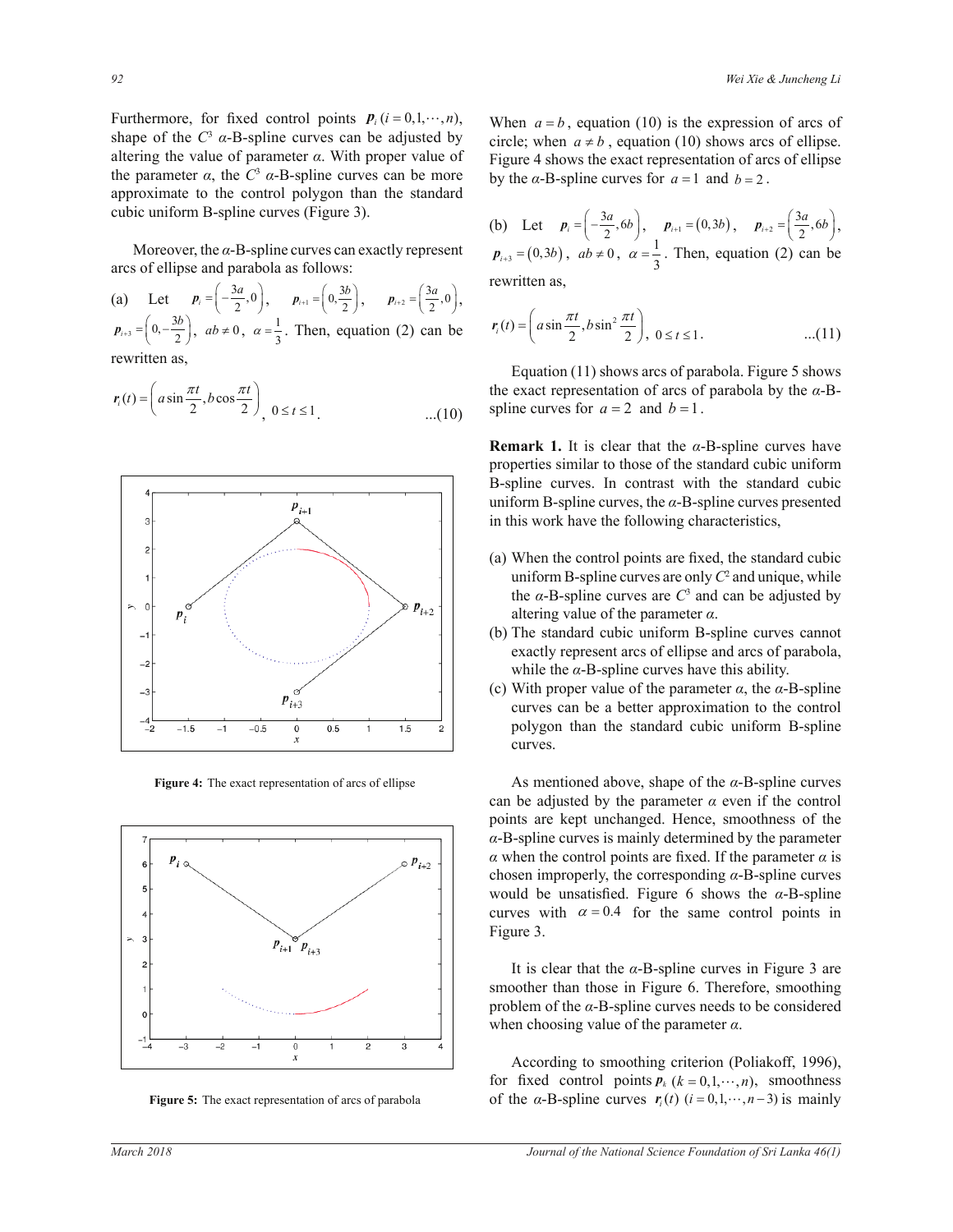

**Figure 6:** The  $\alpha$ -B-spline curves with improper  $\alpha$ 

determined by the energy value of the curves, which can be expressed as,

$$
E = \sum_{i=0}^{n-3} \int_0^1 \left\| \mathbf{r}_i''(t) \right\|^2 dt \qquad ...(12)
$$

To make the  $\alpha$ -B-spline curves as smooth as possible, one may need to determine the value of the parameter  $\alpha$  to minimise the energy value of the curves. Hence, an optimisation model for determining the value of the parameter  $\alpha$  can be obtained as,

min 
$$
F(\alpha) = \sum_{i=0}^{n-3} \int_0^1 \left\| r''_i(t) \right\|^2 dt
$$
  
s.t.  $0.3 \le \alpha \le 0.5$  ...(13)

Let

$$
M_0(t) = \frac{1}{2} \left(4 - 2S - 8S^2 + 6S^3\right), \ N_0(t) = \frac{1}{2} \left(-1 + 3S^2 - 2S^3\right),
$$
  
\n
$$
M_1(t) = \frac{1}{2} \left(-4 + 2C + 8S^2 - 6C^3\right), \ N_1(t) = \frac{1}{2} \left(2 - 3S^2 + 2C^3\right),
$$
  
\n
$$
M_2(t) = \frac{1}{2} \left(4 + 2S - 8S^2 - 6S^3\right), \ N_2(t) = \frac{1}{2} \left(-1 + 3S^2 + 2S^3\right),
$$
  
\n
$$
M_3(t) = \frac{1}{2} \left(-4 - 2C + 8S^2 + 6C^3\right), \ N_3(t) = \frac{1}{2} \left(2 - 3S^2 - 2C^3\right),
$$

where  $S := \sin \frac{\pi}{2} t$ ,  $C := \cos \frac{\pi}{2} t$ ,  $0 \le t \le 1$ .

Then, equation (2) can be rewritten as,

$$
\mathbf{r}_i(t) = \mathbf{H}_i(t)\alpha + \mathbf{G}_i(t) \tag{14}
$$

where 
$$
H_i(t) = \sum_{j=0}^{3} M_j(t) p_{i+j}
$$
,  $G_i(t) = \sum_{j=0}^{3} N_j(t) p_{i+j}$ .

From equation (14), equation (12) can be rewritten as,

$$
E = A\alpha^2 + 2B\alpha + C \tag{15}
$$

where 
$$
A = \sum_{i=0}^{n-3} \int_0^1 \left\| \mathbf{H}_i''(t) \right\|^2 dt, \quad B = \sum_{i=0}^{n-3} \int_0^1 \left( \mathbf{H}_i''(t) \cdot \mathbf{G}_i''(t) \right) dt,
$$

$$
C = \sum_{i=0}^{n-3} \int_0^1 \left\| \mathbf{G}_i''(t) \right\|^2 dt.
$$

 $\begin{array}{c} \n\end{array}$   $\begin{array}{c} A \\ \n\end{array}$  equation (13) has two cases: It can be easily calculated that the extreme point of equation (15) is  $\alpha = -\frac{B}{A} (A \neq 0)$ . Then, the solution of

> (i) when  $-\frac{B}{A}$  < 0.3 or  $-\frac{B}{A}$  > 0.5 : if *F*(0.3) ≤ *F*(0.5), the solution of equation (13) is  $\alpha = 0.3$ ; else, the solution of equation (13) is  $\alpha = 0.5$ .

 $\{F(0.5) = \min\left\{F(0.3), F(0.3)\right\}$ the solution of equation (13) is  $\alpha = 0.5$ ; else, the solution (ii) when  $0.3 \le -\frac{B}{A} \le 0.5$ ; if  $F(0.3) =$  $\blacksquare$  $\min \left\{ F(0.3), F(0.5), F\left(-\frac{B}{A}\right) \right\}$  $\min\left\{F(0.3), F(0.5), F\left(-\frac{B}{A}\right)\right\}$ , the solution of equation (13) is  $\alpha = 0.3$ ; else if  $F(0.5) = \min \left\{ F(0.3), F(0.5), F\left(-\frac{B}{A}\right) \right\}$  $= \min \left\{ F(0.3), F(0.5), F\left(-\frac{B}{A}\right) \right\},$ of equation (13) is  $\alpha = -\frac{B}{A}$ .

the same control points in Figure 3, where the value of Figure 7 shows the smoothest  $\alpha$ -B-spline curves for the parameter  $\alpha$  found using equation (13) is  $\alpha = 0.3375$ .



**Figure 7:** The smoothest  $\alpha$ -B-spline curves

## **CONCLUSION**

The  $\alpha$ -B-spline curves presented in this paper not only have properties similar to the standard cubic uniform B-spline curves, but also are  $C<sup>3</sup>$  and can be adjusted by altering the value of the parameter even if the control points are fixed. With proper conditions, the  $\alpha$ -B-spline